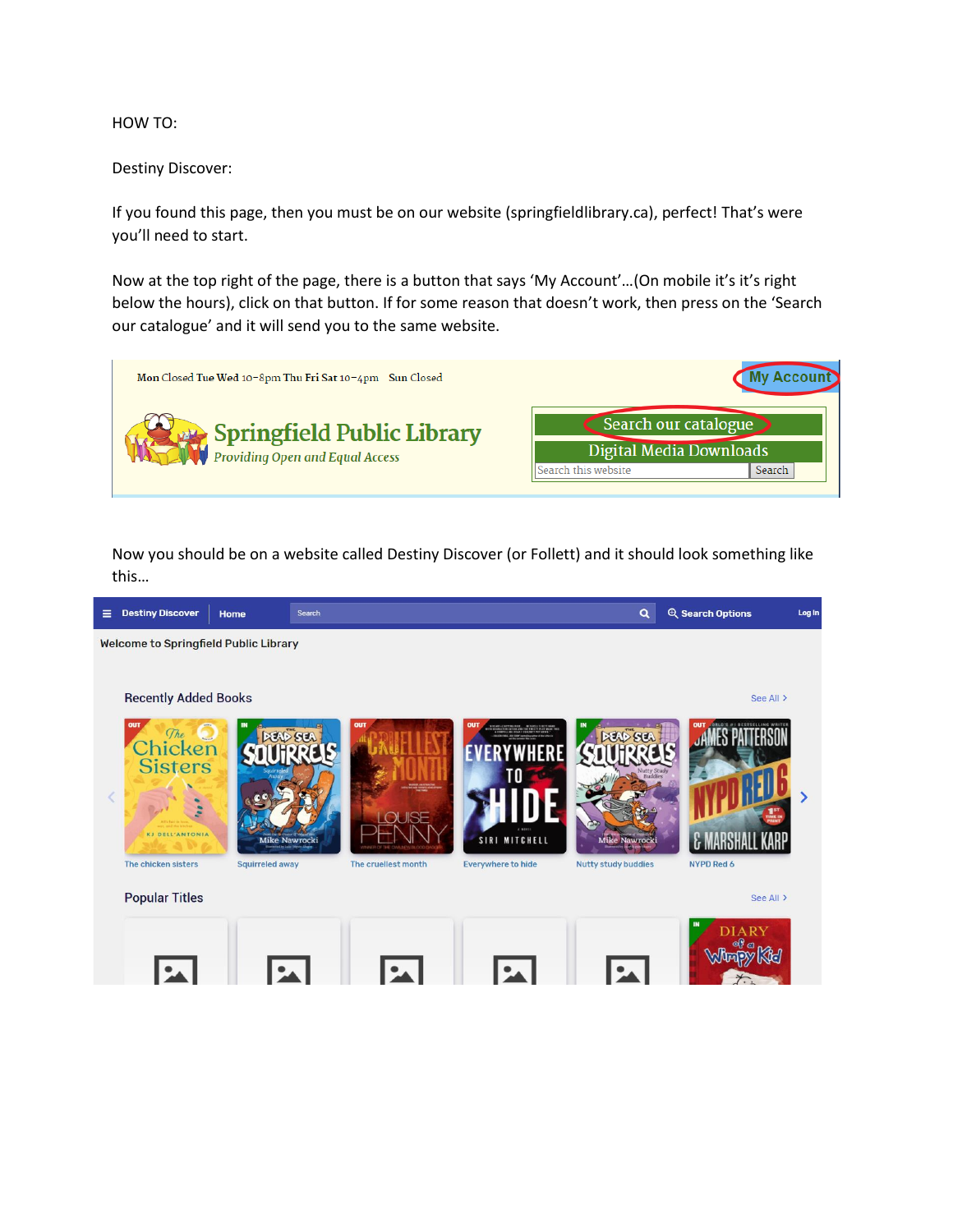There are two ways to log in. The first is the "Log In" button on the top right side of the website. The other option is if you click on the stack of three bars on the top left side of the website, it will show you a side menu. At the bottom is a 'Log In' option. Either way it will take you to the same place.

| <b>EX</b><br>Destiny Discover         | <b>Home</b> | <b>Search</b> | <b>Q</b> Search Options | Log In |
|---------------------------------------|-------------|---------------|-------------------------|--------|
| Welcome to Springfield Public Library |             |               |                         |        |

Once you click on it, it will ask you for a username and password. The username is your first initial and entire last name, all one word and in lowercase. The password is the last 4 digits of your phone number.

Log in using your Follett account

| <b>Username</b>                                             |               |
|-------------------------------------------------------------|---------------|
| jdoe (first initial and last name)                          |               |
| <b>Password</b>                                             |               |
| 1234 (last four digits of your phone number)                |               |
| Trouble logging in? Ask your media specialist or librarian. |               |
|                                                             | <b>Submit</b> |

You should now be logged in to your account! So if you click on the stack of three bars on the top left side, if will open the side menu and there are now some options for you to check out!